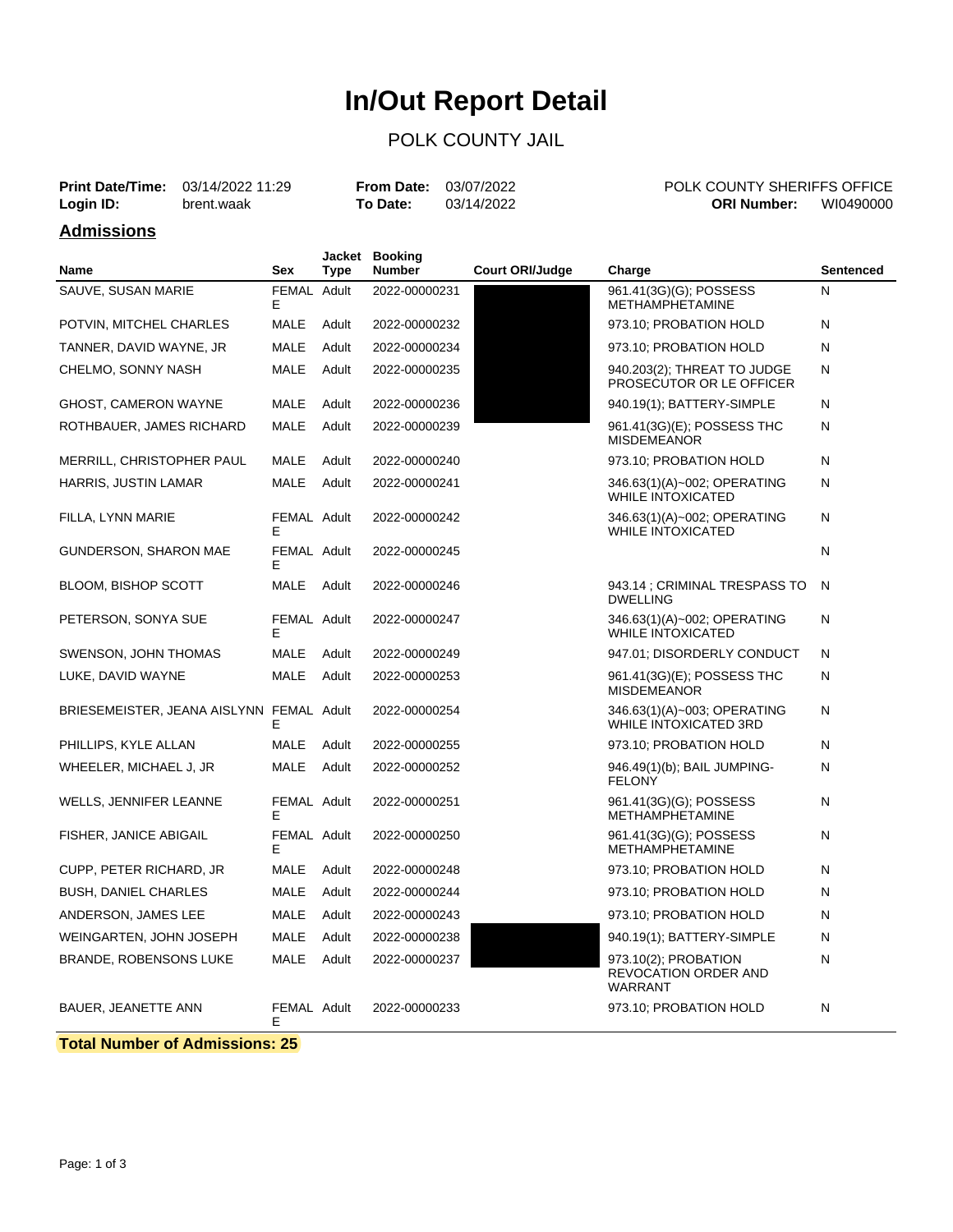# **In/Out Report Detail**

### POLK COUNTY JAIL

|           | <b>Print Date/Time:</b> 03/14/2022 11:29 | <b>From Date: 03/07/2022</b> |            | <b>POLK COUNTY SHERIFFS OFFICE</b> |           |
|-----------|------------------------------------------|------------------------------|------------|------------------------------------|-----------|
| Login ID: | brent.waak                               | <b>To Date:</b>              | 03/14/2022 | <b>ORI Number:</b>                 | WI0490000 |

#### **Releases**

| Name                           | Sex              | <b>Type</b> | Jacket Booking<br><b>Number</b> | Charge                                                                | <b>Sentenced</b> | <b>Disposition</b> |
|--------------------------------|------------------|-------------|---------------------------------|-----------------------------------------------------------------------|------------------|--------------------|
| BELISLE, LISAMARIE EILEEN      | FEMAL Adult<br>Е |             | 2022-00000218                   | 968.09(1); WARRANT ON FAILURE TO N<br>APPEAR                          |                  |                    |
| HANSON WALL, ANTHONY JAMES     | MALE             | Adult       | 2021-00001400                   | 947.01; DISORDERLY CONDUCT                                            | N                |                    |
| BRIESEMEISTER, JEANA AISLYNN   | FEMAL Adult<br>Е |             | 2022-00000254                   | 346.63(1)(A)~003; OPERATING WHILE N<br><b>INTOXICATED 3RD</b>         |                  |                    |
| LUKE, DAVID WAYNE              | MALE             | Adult       | 2022-00000253                   | 961.41(3G)(E); POSSESS THC<br><b>MISDEMEANOR</b>                      | N                |                    |
| SWENSON, JOHN THOMAS           | MALE             | Adult       | 2022-00000249                   | 947.01; DISORDERLY CONDUCT                                            | N                |                    |
| BLOOM, BISHOP SCOTT            | MALE             | Adult       | 2022-00000246                   | 943.14 ; CRIMINAL TRESPASS TO<br><b>DWELLING</b>                      | Ν                |                    |
| TANNER, DAVID WAYNE, JR        | MALE             | Adult       | 2022-00000234                   | 973.10; PROBATION HOLD                                                | N                |                    |
| GUNDERSON, SHARON MAE          | FEMAL Adult<br>F |             | 2022-00000245                   | 943.50(1M)(B); RETAIL THEFT<br>INTENTIONALLY TAKE >/\$2500            | Y                |                    |
| PETERSON, SONYA SUE            | FEMAL Adult<br>Е |             | 2022-00000247                   | 346.63(1)(A)~002; OPERATING WHILE N<br><b>INTOXICATED</b>             |                  |                    |
| MERRILL, CHRISTOPHER PAUL      | MALE             | Adult       | 2022-00000240                   | 973.10; PROBATION HOLD                                                | N                |                    |
| FILLA, LYNN MARIE              | FEMAL Adult<br>Е |             | 2022-00000242                   | 346.63(1)(A)~002; OPERATING WHILE N<br><b>INTOXICATED</b>             |                  |                    |
| KOEHNEN, STEVEN ROY            | MALE             | Adult       | 2022-00000132                   | 346.63(1)(A)~003; OPERATING WHILE Y<br><b>INTOXICATED 3RD</b>         |                  |                    |
| HARRIS, JUSTIN LAMAR           | MALE             | Adult       | 2022-00000241                   | 346.63(1)(A)~002; OPERATING WHILE N<br><b>INTOXICATED</b>             |                  |                    |
| <b>BURSTAD, PATRICK JOSEPH</b> | MALE             | Adult       | 2022-00000164                   | 946.49(1)(a); BAIL JUMPING-<br><b>MISDEMEANOR</b>                     | N                |                    |
| SANDBERG, MICHELLE JEAN        | FEMAL Adult<br>Е |             | 2022-00000087                   | 973.10; PROBATION HOLD                                                | Y                |                    |
| STOEHR, MICHAEL GEORGE         | MALE             | Adult       | 2022-00000229                   | 961.41(3G)(G); POSSESS<br><b>METHAMPHETAMINE</b>                      | N                |                    |
| PECK, SHANON MARIE             | FEMAL Adult<br>Е |             | 2021-00000956                   | 968.09(1); WARRANT ON FAILURE TO N<br>APPEAR                          |                  |                    |
| SAUVE, SUSAN MARIE             | FEMAL Adult<br>Ε |             | 2022-00000231                   | 961.41(3G)(G); POSSESS<br><b>METHAMPHETAMINE</b>                      | N                |                    |
| CHELMO, SONNY NASH             | MALE             | Adult       |                                 | 2022-00000235 940.203(2); THREAT TO JUDGE<br>PROSECUTOR OR LE OFFICER | N                |                    |
| GHOST, CAMERON WAYNE           | MALE             | Adult       | 2022-00000236                   | 940.19(1); BATTERY-SIMPLE                                             | N                |                    |
| THOMPSON, JESSICA LYNN         | FEMAL Adult<br>Е |             | 2022-00000064                   | 973.10; PROBATION HOLD                                                | N                |                    |
| ROTHBAUER, JAMES RICHARD       | MALE             | Adult       | 2022-00000239                   | 961.41(3G)(E); POSSESS THC<br><b>MISDEMEANOR</b>                      | N                |                    |
| POTVIN, MITCHEL CHARLES        | MALE             | Adult       | 2022-00000232                   | 973.10; PROBATION HOLD                                                | N                |                    |
| RINGSTAD, NATHANIAL JAMES      | MALE             | Adult       | 2022-00000225                   | 968.09(1); WARRANT ON FAILURE TO N<br>APPEAR                          |                  |                    |